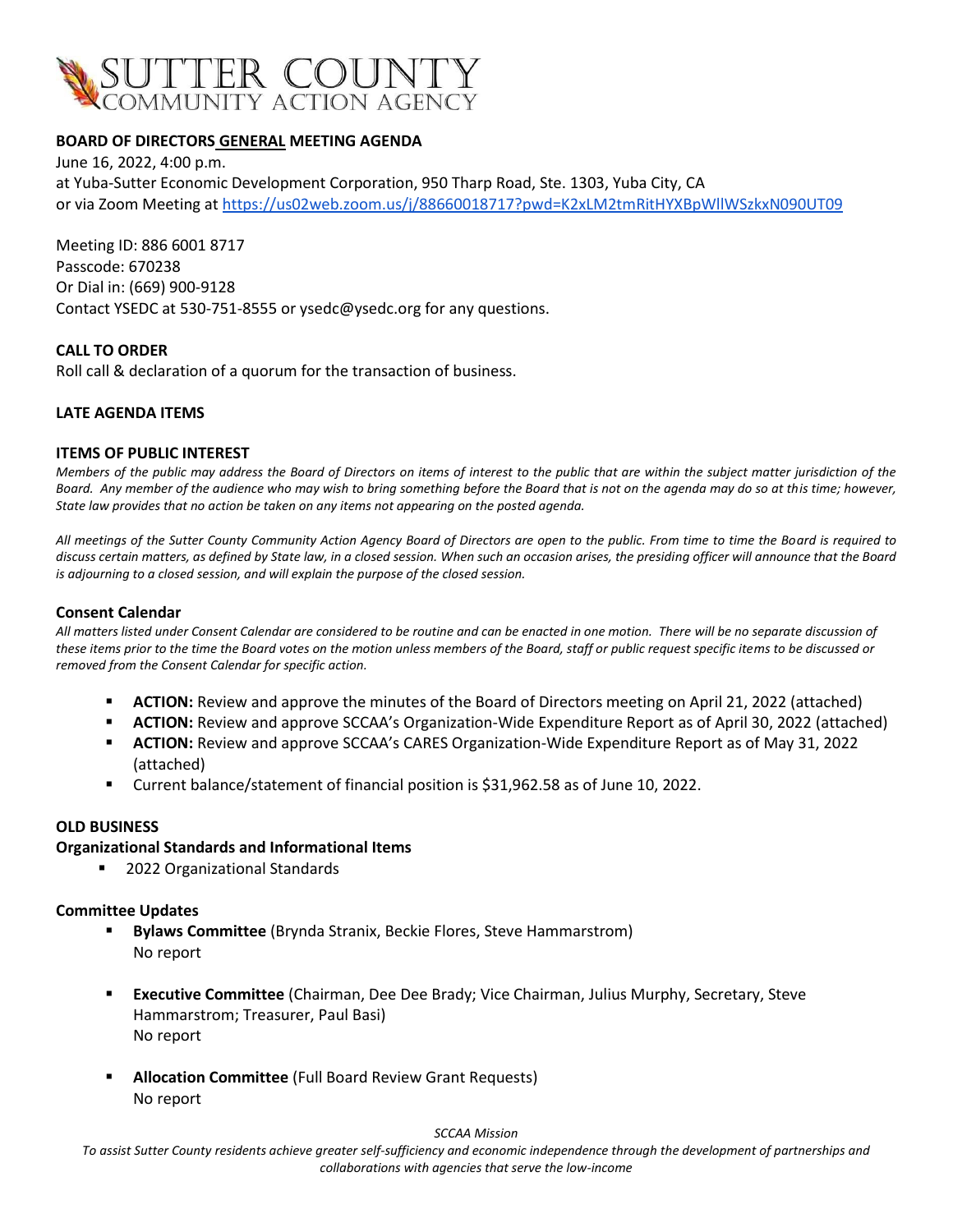- **Nominating Committee** (Full Board) No report
- **Ad-Hoc Committees**
	- **Strategic Plan** (Full Board)
		- o Staff Report on 2022-2023 Strategic Plan Activities update-May/June (attached)
	- **Public Awareness/Marketing** (Brynda Stranix, Julius Murphy) No report
	- **Site Visit** (Susan Podesta (chair), Michelle Downing, Justine Gill, Dr. Gurprit Bains, Christine Ivory, Sharon Foote) No report
	- **Community Action Plan** (Full Board) No report

## **NEW BUSINESS**

## **MEMBER UPDATES**

## **ADJOURNMENT**

# **2022 Board Meetings**

(3rd Thursday of the month) August 18, October 20, November 17

*All meetings of the Board of Directors will generally be held at 4 p.m. At Yuba-Sutter Economic Development Corporation, 950 Tharp Road, Suite 1303, Yuba City, CA or via Zoom*

## **Attachments:**

Committee Assignment Sheet Acronym/phrase sheet Volunteer tracking sheet-Board members to return sheets at each meeting 2022-2023 SCCAA Strategic Plan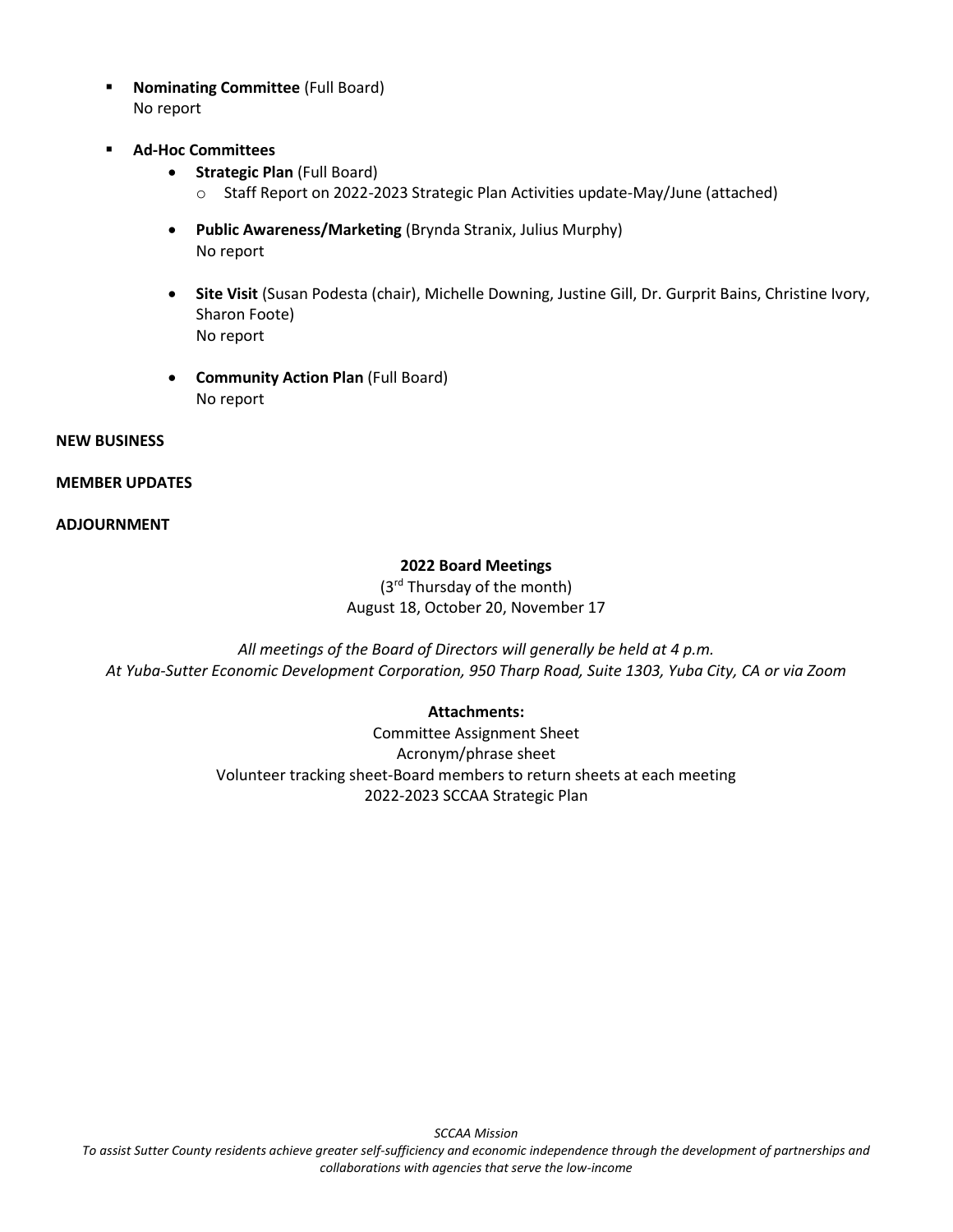

# **MINUTES OF THE BOARD OF DIRECTORS GENERAL MEETING** – April 21, 2022, 4:00pm

950 Tharp Road, Ste. 1303, Yuba City, CA 95993 and via Zoom

### **BOARD MEMBERS PRESENT**

In person: Dr. Gurprit Bains, Dee Dee Brady-Chair, Michelle Downing, Justine Gill, Christine Ivory, Rick Millhollin Via Zoom: Paul Basi

### **BOARD MEMBERS ABSENT**

Steve Hammarstrom-Secretary, Beckie Flores, Sharon Foote, Julius Murphy-Vice Chair, Lonnie Perez, Susan Podesta

### **NON-BOARD MEMBERS PRESENT**

Jackie Slade-YSEDC, Brynda Stranix –YSEDC

### **CALL TO ORDER**

The meeting was called to order by Dee Dee Brady, Chair at 4:05 p.m. and a quorum was present for the transaction of business.

### **LATE AGENDA ITEMS –** None

### **ITEMS OF PUBLIC INTEREST –** None

#### **Consent Calendar**

- Review and approve the minutes of the Board of Directors meeting on February 17, 2022.
- Review and approve SCCAA's Organization-wide expenditure report as of February 28, 2022.
- Review and approve SCCAA's CARES Organization-wide expenditure report as of March 31, 2022.
- Current balance/statement of financial position is \$50,592.53 as of April 13, 2022.

Jackie Slade reported the CARES contracts have two months left and then will be complete.

## **MOTION: Rick Millhollin motioned to accept the entire consent calendar, Christine Ivory seconded the motion. No opposed or abstained. Motion passed unanimously.**

### **OLD BUSINESS**

## **Organizational Standards and Informational Items**

• **Review and approve Conflict of Interest Policy –** Jackie Slade reported the State suggested SCCAA's Conflict of Interest Policy be more descriptive on what constitutes a conflict, determination of a conflict and handling conflicts. Group reviewed DRAFT policy included in the agenda packet.

## **MOTION: Christine Ivory motioned to accept the new Conflict of Interest Policy as presented, Rick Millhollin seconded the motion. No opposed or abstained. Motion passed unanimously.**

• **Review and approve Board member expectations acknowledgment form -**Brynda Stranix reported that due to board members not showing up and being unresponsive, it was discussed to implement a board member expectations document that would be signed be each member and would indicate the allowable number of missed meetings before the member was removed from their seat. Group reviewed document included in the agenda packet and suggested that a board member be removed if they miss only two successive meetings, not three and they have to give 24-hour notice of absence to be excused.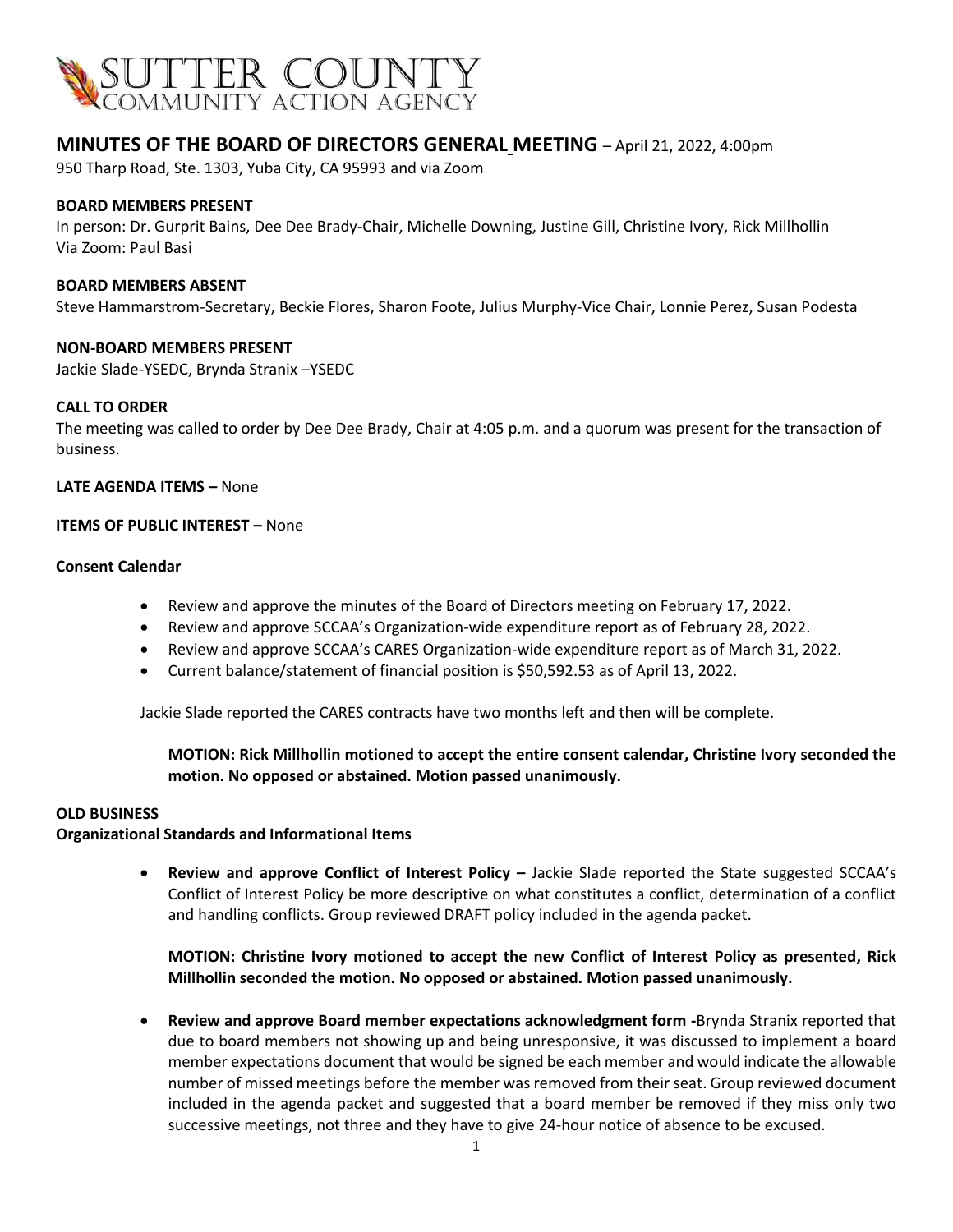**MOTION: Michelle Downing motioned to accept the Board Member Description/Expectations document with changes indicated above, Justine Gill seconded the motion. No opposed or abstained. Motion passed unanimously.** 

- **Review SCCAA 2021 Annual Report –** Brynda Stranix reported the Annual Report provided in the agenda packet summarizes the key accomplishments by SCCAA's service providers from 2021 in a more aesthetically pleasing form as compared to the CSD Module 4 report. Jackie Slade reported she is posting on SCCAA's Facebook page on a weekly basis, one of the accomplishments listed.
- **Review Regional Homeless Update-March 2022–** Brynda Stranix reported the update is a good snapshot of efforts/successes being made in Yuba-Sutter regarding the homeless and is one way to see the results that CSBG funds are achieving via Sutter Yuba Homeless Consortium/Coordinated Entry. Rick Millhollin reported the Life Skills classes indicated on the report are ramping back up after COVID with more and more service providers coming back into the Coordinated Entry sites. The Street Nurses however, provided services throughout COVID.

## **Committee Updates**

- **Bylaws committee** (Brynda Stranix, Beckie Flores, Steve Hammarstrom) No Report
- **Executive committee –** (Chairman, Dee Dee Brady; Vice-Chairman, Julius Murphy, Secretary, Steve Hammarstrom; Treasurer, Paul Basi) No Report
- **Allocation Committee** (Full Board Review Grant Requests) No Report
- **Nominating committee** (Full Board)
	- **Review and approve applications for private sector position from Carolina Coronado Carrillo, Raj Samra, Cynde Landers or Russ Hogue –** Dee Dee Brady reported SCCAA has one private sector position with four applicants. Group discussed pros and cons of each applicant based on information provided on their applications.

**MOTION: Michelle Downing motioned to accept Carolina Coronado Carrillo as the private sector rep, Dr. Gurprit (Sabi) Bains seconded the motion. No opposed or abstained. Motion passed unanimously.** 

- **Discuss application from Coleen Morris for District 3 rep, to be approved at April 26 BOS meeting –** Brynda Stranix reported District 3 Supervisor, Mike Ziegenmeyer, chose to continue to have a representative sit in his place after the resignation of rep Barbara Fasano. Colleen Morris submitted an application for the District 3 position that was approved by District 3 Supervisor Ziegenmeyer and will be on the agenda for acceptance by the full Sutter County Board of supervisors on April 26. If she is approved, she will take the seat at the next SCCAA board meeting on June 16.
- **One vacant Private Sector and one vacant District 3 position –** See above reports

# ▪ **Ad-Hoc committees**

- **Strategic Plan** (Full Board)
	- o **Staff report on 2022-2023 Strategic Plan Activities update-March/April-** Brynda Stranix reported the staff report provides updates for the last two months on programmatic activities by SCCAA management, service providers, other community efforts toward assisting the lowincome and progress toward achieving SCCAA's Strategic Plan objectives and key strategies.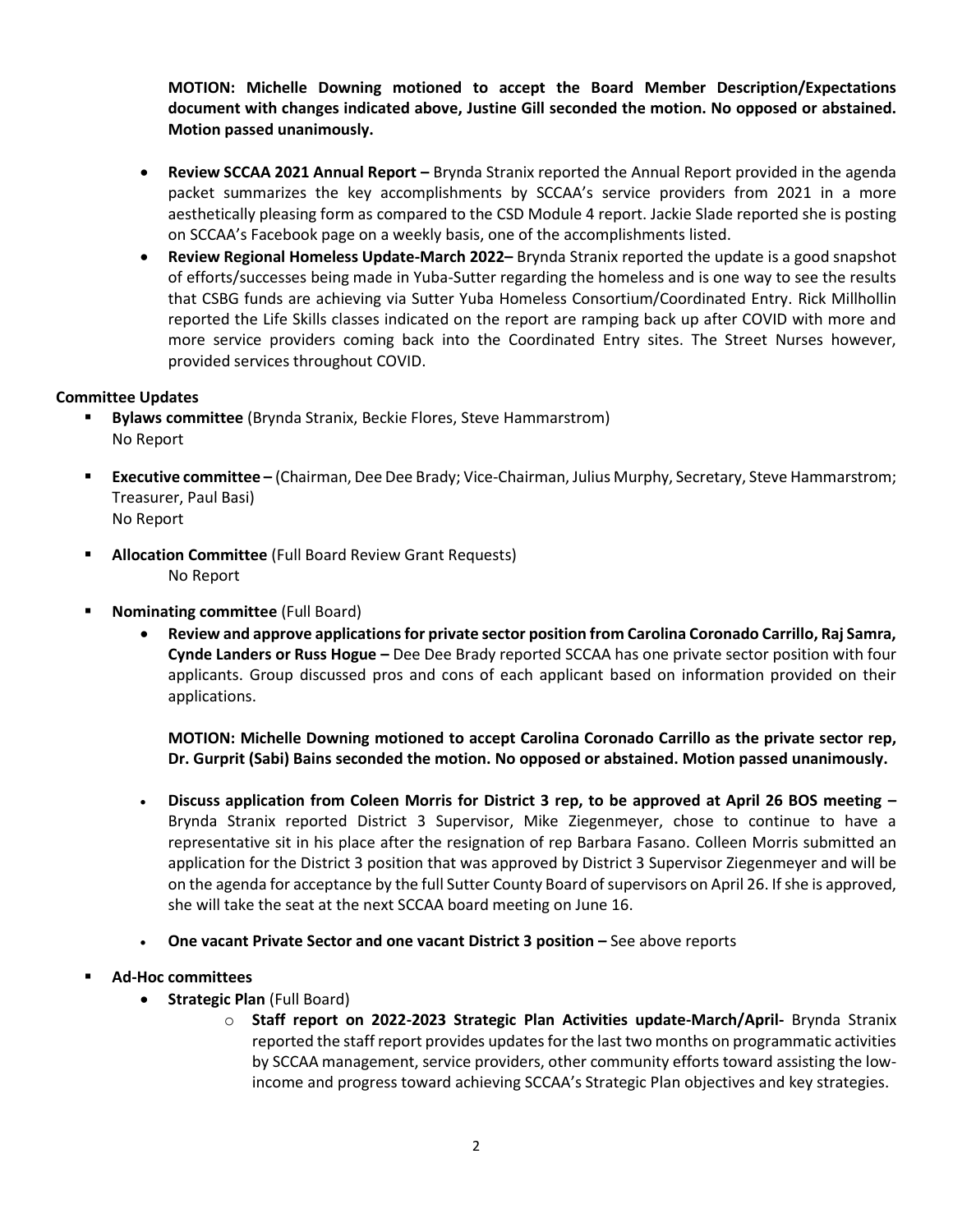Justine Gill asked what specific activities are being done for homeless prevention. Brynda Stranix reported Yuba-Sutter Legal Center for Seniors works to help seniors 60+ avoid eviction through tenant rights support, maintenance of their income, etc. Rick Millhollin reported Salvation Army is working through COVID programs to provide rent and utility assistance to help prevent eviction and although funding has typically been slim for prevention activities/services, there is starting to be more available and the local agencies are working to put together a prevention program/plan.

- **Public Awareness/Marketing** (Julius Murphy, Brynda Stranix) No report
- **Site Visit** (Susan Podesta (chair), Michelle Downing, Justine Gill, Dr. Gurprit Bains, Sharon Foote, Christine Ivory)
	- o **Review and approve 2021 Site Visit Report –** Group discussed that annually site visits are usually conducted in August-October and a summary of the visits is created and presented to the board for review. This year the visits extended into February. Visits are a great way to see the service provider agency operations and exactly what they do.

**MOTION: Christine Ivory motioned to accept the Site Visit Report as presented, Dr. Gurprit (Sabi) Bains seconded the motion. No opposed or abstained. Motion passed unanimously.** 

• **Community Action Plan** (Full Board) No report

**NEW BUSINESS** – Jackie Slade reported there is still no word from CSD on the 2022 Discretionary Funds contract. **MEMBER UPDATES-**None

**ADJOURNMENT -** There being no further business to come before the board, the meeting was adjourned at 5:02pm. **The next regularly scheduled meeting of the board of directors will be June 16, 2022 at 4:00 p.m.** at Yuba-Sutter Economic Development Corporation, 950 Tharp Road, Suite 1303, Yuba City, CA 95993 or via Zoom.

 ${\sf Signed:}\_\_$ 

Name: \_\_\_\_\_ Position: \_\_\_\_\_\_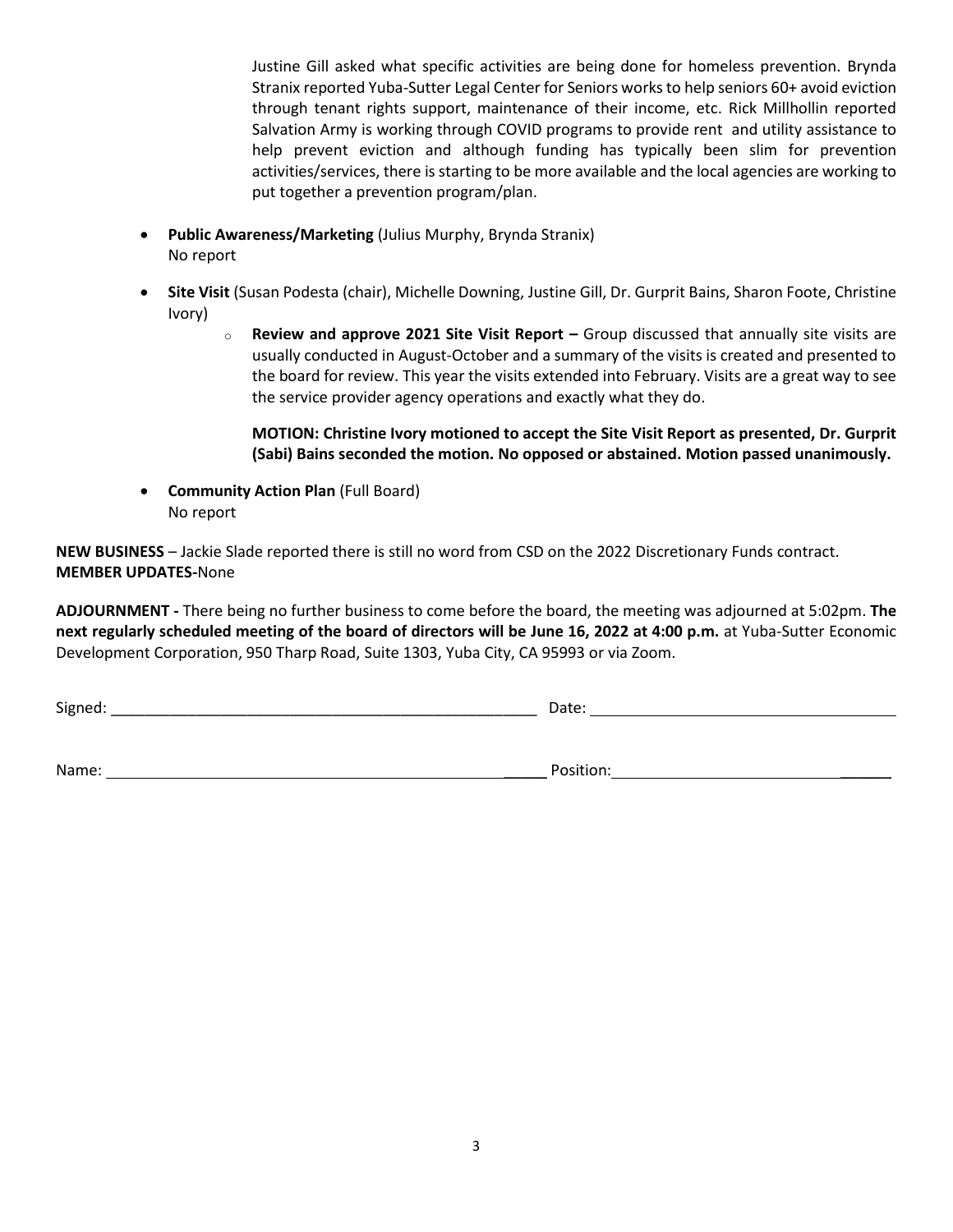### **Sutter County Community Action Agency 2022 Organization‐Wide Report of Expenditures by Service Provider**

|                                           | <b>Sub-Grantee Expenditur</b><br><b>Remaining Balance</b> | 33,203.65<br>243,357.35    | 33,080.11<br>210,277.24 | 0.00<br>210,277.24            | 0.00<br>210,277.24                 | 0.00<br>210,277.24                  | 0.00<br>210,277.24 | 66,283.76 |
|-------------------------------------------|-----------------------------------------------------------|----------------------------|-------------------------|-------------------------------|------------------------------------|-------------------------------------|--------------------|-----------|
|                                           | <b>Total Contract</b>                                     | 276,561.00                 |                         |                               |                                    |                                     |                    |           |
|                                           | <b>Remaining Balance</b>                                  | 27,656.00                  | 22,125.00               | 22,125.00                     | 22,125.00                          | 22,125.00                           | 22,125.00          |           |
| Development<br><b>Corporation-ADMIN</b>   | <b>Actual Expenditure</b>                                 | 5,531.00                   | 5,531.00                |                               |                                    |                                     |                    | 33%       |
| Yuba-Sutter Economic                      | <b>Budget</b>                                             | 33,187.00                  |                         |                               |                                    |                                     |                    |           |
|                                           | 137,374.00                                                | 11,437.28                  | 17,496.05               | 0.00                          | 0.00                               | 0.00                                | 0.00               |           |
| <b>SYHC</b>                               | 9,874.00                                                  | 1,604.00                   | 1,125.00                |                               |                                    |                                     |                    | 28%       |
| <b>Salvation Army</b>                     | 35,000.00                                                 | 3,000.00                   | 3,000.00                |                               |                                    |                                     |                    | 17%       |
| <b>REST</b>                               | 5,000.00                                                  | 908.48                     | 4,091.52                |                               |                                    |                                     |                    | 100%      |
| Hands of Hope                             | 30,000.00                                                 | 4,774.80                   | 5,859.53                |                               |                                    |                                     |                    | 35%       |
| Casa de Esperanza                         | 7,500.00                                                  | 1,150.00                   | 1,280.00                |                               |                                    |                                     |                    | 32%       |
| <b>Bridges to Housing</b>                 | 10,000.00                                                 | 0.00                       | 2,140.00                |                               |                                    |                                     |                    | 21%       |
| <b>Adventist Health</b>                   | 40,000.00                                                 | 0.00                       | 0.00                    |                               |                                    |                                     |                    | 0%        |
| <b>Under SYHC</b>                         | <b>Budget</b>                                             | <b>Actual Expenditures</b> |                         |                               |                                    |                                     |                    |           |
|                                           | <b>Total for period</b><br><b>Remaining Balance</b>       | 11,437.28<br>125,936.72    | 17,496.05<br>108,440.67 | 0.00<br>108,440.67            | 0.00<br>108,440.67                 | 0.00<br>108,440.67                  | 0.00<br>108,440.67 |           |
| <b>Homeless</b><br>Consortium             | <b>Actual Expenditure</b><br>Amendment                    | 11,437.28                  | 17,496.05               |                               |                                    |                                     |                    | 21%       |
| <b>Sutter Yuba</b>                        | <b>Budget</b>                                             | 137,374.00                 |                         |                               |                                    |                                     |                    |           |
|                                           | <b>Total for period</b><br><b>Remaining Balance</b>       | 0.00<br>18,000.00          | 0.00<br>18,000.00       | 0.00<br>18,000.00             | 0.00<br>18,000.00                  | 0.00<br>18,000.00                   | 0.00<br>18,000.00  | 0%        |
| <b>Yuba Sutter Legal</b><br><b>Center</b> | <b>Budget</b><br><b>Actual Expenditure</b><br>Amendment   | 18,000.00<br>0.00          | 0.00                    |                               |                                    |                                     |                    |           |
|                                           | <b>Remaining Balance</b>                                  | 31,233.63                  | 15,649.57               | 15,649.57                     | 15,649.57                          | 15,649.57                           | 15,649.57          |           |
| <b>Yuba-Sutter</b><br><b>Food Bank</b>    | <b>Budget</b><br><b>Actual Expenditure</b>                | 53,000.00<br>21,766.37     | 15,584.06               |                               |                                    |                                     |                    | 70%       |
| <b>E</b> Center                           | <b>Actual Expenditure</b><br><b>Remaining Balance</b>     | 0.00<br>35,000.00          | 0.00<br>35,000.00       | 35,000.00                     | 35,000.00                          | 35,000.00                           | 35,000.00          | 0%        |
|                                           | <b>Budget</b>                                             | 35,000.00                  |                         |                               |                                    |                                     |                    |           |
| Agency                                    |                                                           | Jan. 1-Feb. 28             | April 30                | June 30                       | 31                                 | 31                                  | Nov. 1-Dec. 31     | % used    |
| <b>Service Provider</b>                   |                                                           | <b>1st Period</b>          | 2nd Period<br>March 1-  | <b>3rd Period</b><br>May $1-$ | <b>4th Period</b><br>July 1-August | <b>5th Period</b><br>Sept. 1 - Oct. | <b>6th Period</b>  |           |

## **2021‐2022 DISCRETIONARY Contract Report of Expenditures by Sub‐grantee**

| <b>Service Provider</b><br>Agency     |                                                                                        | 1st period-<br>June/July, 2021     | 2nd period-<br>Aug/Sept. 2021 | 3rd period-<br><b>Oct/Nov. 2021</b> | 4th period-<br>Dec/Jan. 2022 | 5th period-<br>Feb/Mar 2022 | 6th period-<br>Apr/May 2022 | % used    |      |
|---------------------------------------|----------------------------------------------------------------------------------------|------------------------------------|-------------------------------|-------------------------------------|------------------------------|-----------------------------|-----------------------------|-----------|------|
| Yuba-Sutter<br>Economic               | <b>Budget</b><br><b>Actual Expenditure</b>                                             | 3,390.00<br>827.75                 | 519.75                        | 250.25                              | 269.50                       | 673.75                      | 849.00                      | 100%      |      |
| <b>Development</b><br>Corporation     | <b>Remaining Balance</b>                                                               | 2,562.25                           | 2,042.50                      | 1,792.25                            | 1,522.75                     | 849.00                      | 0.00                        |           |      |
|                                       | <b>Budget</b>                                                                          | 24,860.00                          |                               |                                     |                              |                             |                             |           |      |
| <b>Sutter Yuba</b><br><b>Homeless</b> | <b>Actual Expenditure</b><br>Amendment                                                 | 7,419.20                           | 6,897.83                      | 6,211.77                            | 1,010.13                     | 1,326.40                    | 1,994.67                    | 100%      |      |
| <b>Consoritum</b>                     | Total<br><b>Remaining Balance</b>                                                      | 7,419.20<br>17,440.80              | 6,897.83<br>10,542.97         | 6,211.77<br>4,331.20                | 1,010.13<br>3,321.07         | 1,326.40<br>1,994.67        | 1,994.67<br>0.00            |           |      |
|                                       | <b>Total DF Contract</b><br><b>Actual Expenditure Tota</b><br><b>Remaining Balance</b> | 28,250.00<br>8,246.95<br>20,003.05 | 7,417.58<br>12,585.47         | 6,462.02<br>6,123.45                | 1,279.63<br>4,843.82         | 2,000.15<br>2,843.67        | 2,843.67<br>0.00            | 28,250.00 | 100% |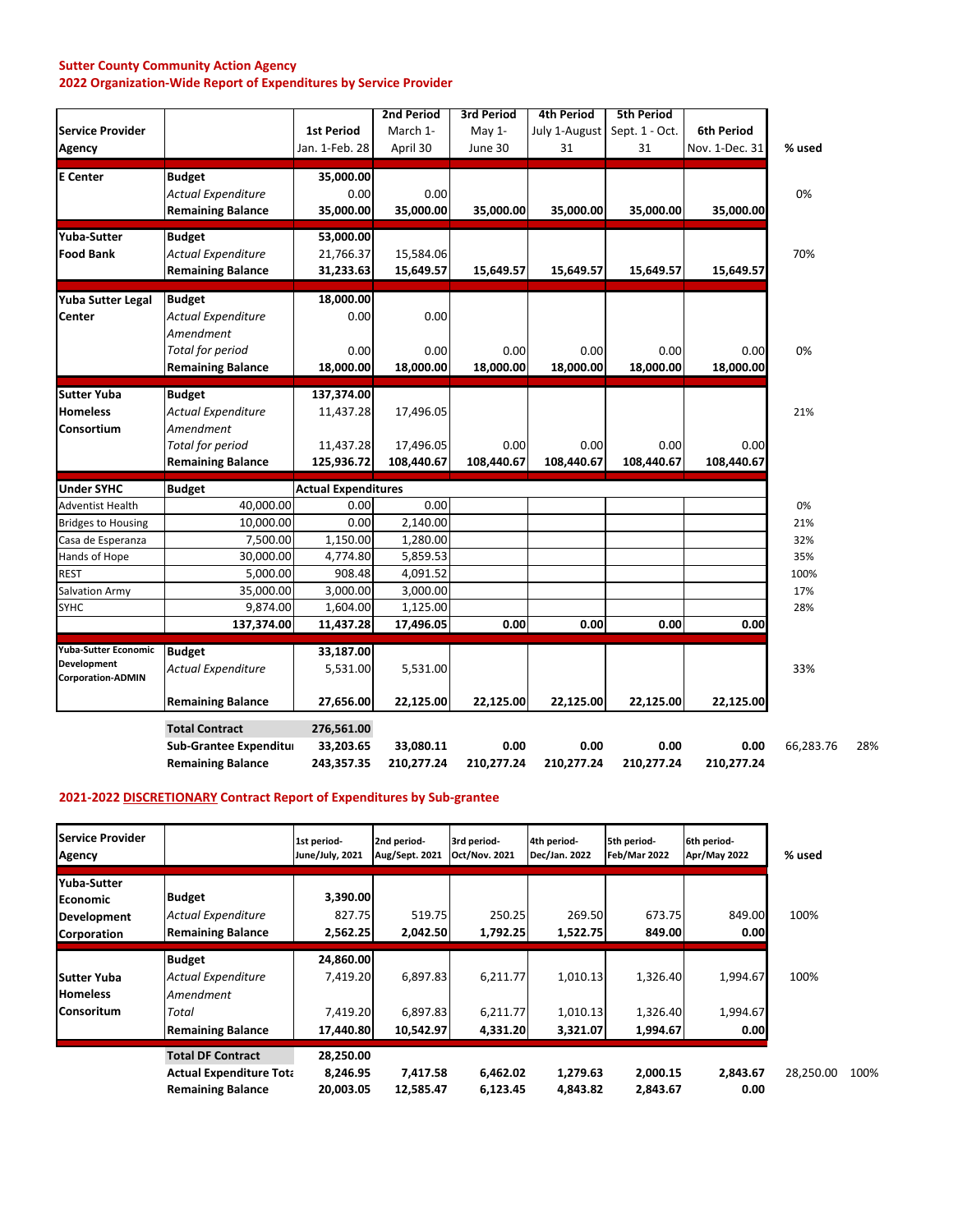| Agency                                |                                                                               | June/July,<br>2020                     | Aug/Sept.<br>2020         | Oct/Nov. 2020 2021                     | Dec 2020/ Jan.                    | Feb/Mar 2021                      |                                   | Apr/May 2021 June/July, 2021 Aug/Sept. 2021 Oct/Nov. 2021 2022 |                                   |                                   | Dec 2021/ Jan.                    | Feb/Mar 2022 Apr/May 2022           |                                | % used |
|---------------------------------------|-------------------------------------------------------------------------------|----------------------------------------|---------------------------|----------------------------------------|-----------------------------------|-----------------------------------|-----------------------------------|----------------------------------------------------------------|-----------------------------------|-----------------------------------|-----------------------------------|-------------------------------------|--------------------------------|--------|
| <b>YSEDC</b>                          | <b>Contract</b><br>Expenditure<br><b>Balance left</b>                         | 22,578.00<br>0.00<br>22,578.00         | 0.00<br>22,578.00         | 3,084.50<br>19,493.50                  | 1,038.50<br>18,455.00             | 1,286.50<br>17,168.50             | 1,984.00<br>15,184.50             | 1,212.75<br>13,971.75                                          | 1,289.75<br>12,682.00             | 3,060.75<br>9,621.25              | 2,117.50<br>7,503.75              | 3,830.75<br>3,673.00                | 3,673.00<br>0.00               | 100%   |
| Ampla                                 | <b>Contract</b><br>Expenditure<br><b>Balance left</b>                         | 25,000.00<br>0.00<br>25,000.00         | 0.00<br>25,000.00         | 25,000.00<br>0.00                      | 0.00<br>0.00                      | 0.00<br>0.00                      | 0.00<br>0.00                      | 0.00<br>0.00                                                   | 0.00<br>0.00                      | 0.00<br>0.00                      | 0.00<br>0.00                      | 0.00<br>0.00                        | 0.00<br>0.00                   | 100%   |
| Yuba-Sutter<br><b>Food Bank</b>       | Contract<br>Expenditure<br><b>Balance left</b>                                | 25,000.00<br>0.00<br>25,000.00         | 0.00<br>25,000.00         | 0.00<br>25,000.00                      | 6,323.00<br>18,677.00             | 3,000.00<br>15,677.00             | 12,000.00<br>3,677.00             | 3,677.00<br>0.00                                               | 0.00<br>0.00                      | 0.00<br>0.00                      | 0.00<br>0.00                      | 0.00<br>0.00                        | 0.00<br>0.00                   | 100%   |
| <b>Salvation</b><br>Army              | Contract<br>Expenditure<br>Amendment<br>total for per.<br><b>Balance left</b> | 65,728.00<br>0.00<br>0.00<br>65,728.00 | 0.00<br>0.00<br>65,728.00 | 411.00<br>48.00<br>459.00<br>65,269.00 | 4,464.00<br>4,464.00<br>60,805.00 | 2,905.00<br>2,905.00<br>57,900.00 | 3,323.00<br>3,323.00<br>54,577.00 | 13,156.00<br>13,156.00<br>41,421.00                            | 3,923.00<br>3,923.00<br>37,498.00 | 4,821.00<br>4,821.00<br>32,677.00 | 5,919.36<br>5,919.36<br>26,757.64 | 12,681.31<br>12,681.31<br>14,076.33 | 14,076.33<br>14,076.33<br>0.00 | 100%   |
| <b>Habitat for</b><br><b>Humanity</b> | Contract<br>Expenditure<br><b>Balance left</b>                                | 79,334.00<br>0.00<br>79,334.00         | 0.00<br>79,334.00         | 0.00<br>79,334.00                      | 0.00<br>79,334.00                 | 3,550.91<br>75,783.09             | 0.00<br>75,783.09                 | 28,523.31<br>47,259.78                                         | 8,967.05<br>38,292.73             | 12,130.33<br>26,162.40            | 13,793.47<br>12,368.93            | 12,368.93<br>0.00                   | 0.00<br>0.00                   | 100%   |
| <b>St. Vincent</b><br>de Paul         | Contract<br>Expenditure<br><b>Balance left</b>                                | 79,333.00<br>0.00<br>79,333.00         | 0.00<br>79,333.00         | 0.00<br>79,333.00                      | 0.00<br>79,333.00                 | 28,410.92<br>50,922.08            | 24,634.92<br>26,287.16            | 16,424.47<br>9,862.69                                          | 9,862.69<br>0.00                  | 0.00<br>0.00                      | 0.00<br>0.00                      | 0.00<br>0.00                        | 0.00<br>0.00                   | 100%   |
| <b>Sutter County</b><br>Іннs          | Contract<br>Expenditure<br><b>Balance left</b>                                | 79,334.00<br>0.00<br>79,334.00         | 0.00<br>79,334.00         | 0.00<br>79,334.00                      | 0.00<br>79,334.00                 | 0.00<br>79,334.00                 | 1,327.20<br>78,006.80             | 16,395.08<br>61,611.72                                         | 0.00<br>61,611.72                 | 923.87<br>60,687.85               | 0.00<br>60,687.85                 | 35,652.51<br>25,035.34              | 25,035.34<br>0.00              | 100%   |
|                                       | Sub-grantee T( 376,307.00<br><b>Expenditure To</b><br><b>Balance left</b>     | 0.00<br>376,307.00                     | 0.00<br>376,307.00        | 28,543.50<br>347,763.50                | 11,825.50<br>335,938.00           | 39,153.33<br>296,784.67           | 43.269.12<br>253,515.55           | 79.388.61<br>174.126.94                                        | 24.042.49<br>150.084.45           | 20.935.95<br>129.148.50           | 21,830.33<br>107,318.17           | 64,533.50<br>42.784.67              | 42,784.67<br>0.00              | 100%   |

#### Sutter County Community Action Agency--2020-2022 CARES Contract Report of Expenditures by Sub-grantee

Sutter County Community Action Agency--2020-2022 CARES DISCRETIONARY Contract Report of Expenditures by Sub-grantee

| Agency              |                         | June/July,<br>2020 | -<br>Aug/Sept.<br>2020 | Oct/Nov. 2020 2021 | Dec 2020/ Jan. | <b>Feb/Mar 2021</b> |           | Apr/May 2021 June/July, 2021 Aug/Sept. 2021 Oct/Nov. 2021 2022 |           | -            | Dec 2021/ Jan. |          | Feb/Mar 2022 Apr/May 2022 | % used |
|---------------------|-------------------------|--------------------|------------------------|--------------------|----------------|---------------------|-----------|----------------------------------------------------------------|-----------|--------------|----------------|----------|---------------------------|--------|
|                     | Contract<br>Expenditure | 2,422.00<br>0.00   | 0.00                   | 279.00             | 217.00         | 527.00              | 527.00    | 654.50                                                         | 217.50    |              | 0.00           | 0.00     | 0.00                      | 100%   |
| <b>YSEDC</b>        | <b>Balance left</b>     | 2,422.00           | 2,422.00               | 2,143.00           | 1,926.00       | 1,399.00            | 872.00    | 217.50                                                         | 0.00      | 0.00<br>0.00 | 0.00           | 0.00     | 0.00                      |        |
|                     | Contract                | 32,948.00          |                        |                    |                |                     |           |                                                                |           |              |                |          |                           |        |
|                     | Expenditure             | 0.00               | 0.00                   | 2,068.00           | 7,226.05       | 5,216.76            | 2,130.72  | 2,248.58                                                       | 0.00      | 0.00         | 7,057.89       | 6,672.32 | 0.00                      | 100%   |
|                     | Amend                   |                    |                        |                    |                |                     |           |                                                                |           | 100.00       | 227.68         |          |                           |        |
|                     | <b>Total for period</b> | 0.00               | 0.00                   | 2,068.00           | 7,226.05       | 5,216.76            | 2,130.72  | 2,248.58                                                       | 0.00      | 100.00       | 7,285.57       | 6,672.32 | 0.00                      |        |
| <b>REST</b>         | <b>Balance left</b>     | 32,948.00          | 32,948.00              | 30,880.00          | 23,653.95      | 18,437.19           | 16,306.47 | 14,057.89                                                      | 14,057.89 | 13,957.89    | 6,672.32       | 0.00     | 0.00                      |        |
|                     | Contract                | 5,000.00           |                        |                    |                |                     |           |                                                                |           |              |                |          |                           |        |
| <b>Yuba-Sutter</b>  | Expenditure             | 0.00               | 0.00                   | 0.00               | 0.00           | 1,097.83            | 286.76    | 292.24                                                         | 589.68    | 561.57       | 648.84         | 741.05   | 782.03                    | 100%   |
| <b>Legal Center</b> | <b>Balance left</b>     | 5,000.00           | 5,000.00               | 5,000.00           | 5,000.00       | 3,902.17            | 3,615.41  | 3,323.17                                                       | 2,733.49  | 2,171.92     | 1,523.08       | 782.03   | 0.00                      |        |
|                     | <b>Total Budget</b>     | 40,370.00          |                        |                    |                |                     |           |                                                                |           |              |                |          |                           |        |
|                     | <b>Expenditure To</b>   | 0.00               | 0.00                   | 2,347.00           | 7,443.05       | 6,841.59            | 2,944.48  | 3,195.32                                                       | 807.18    | 661.57       | 7,934.41       | 7,413.37 | 782.03                    | 100%   |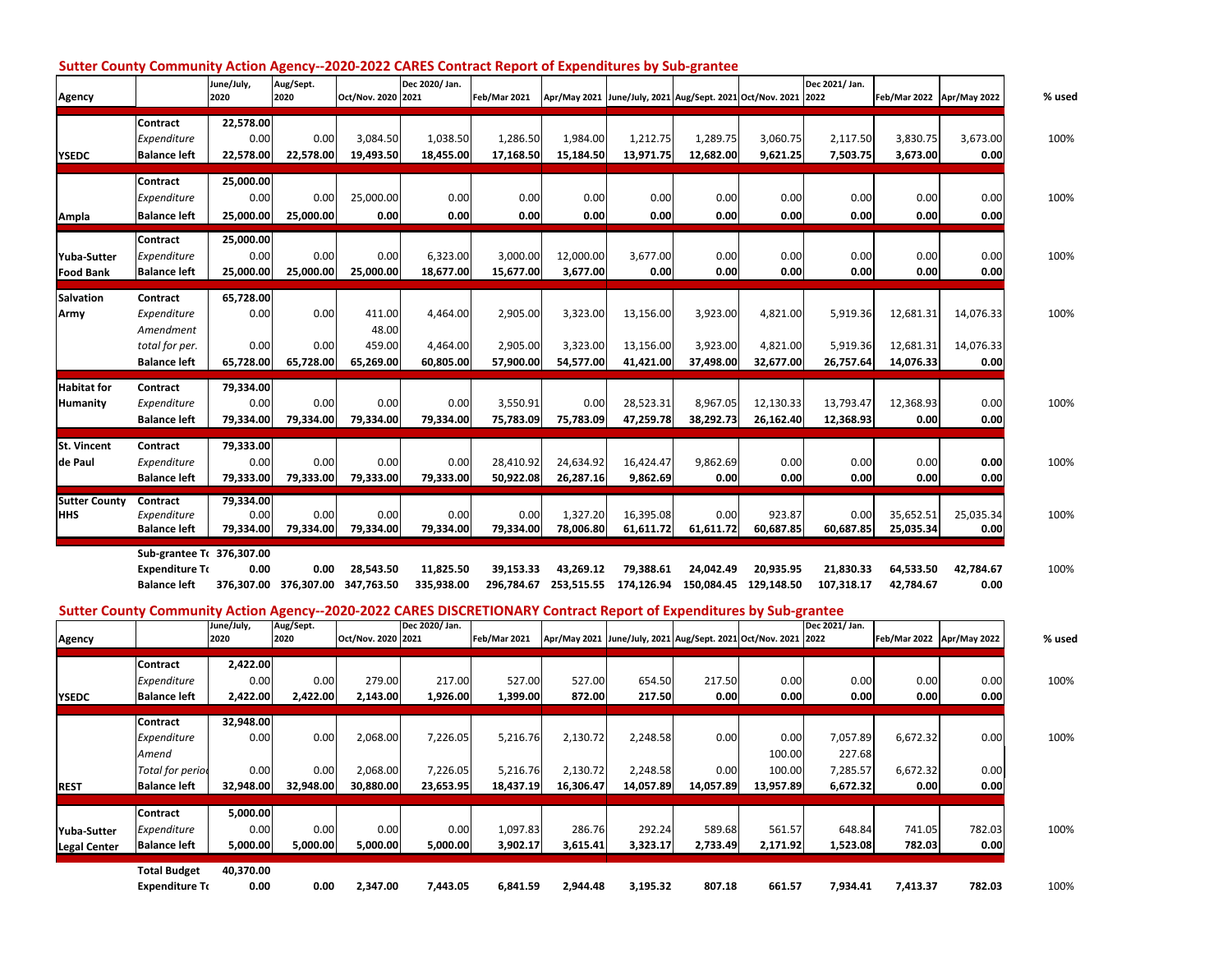

### June 16, 2022

- TO: Sutter County Community Action Agency Board Members
- FROM: Brynda Stranix, Executive Director
- RE: Staff Report re:Strategic Plan/Programmatic Activities Update May/June 2022

#### **INDIVIDUALS AND FAMILIES ARE STABLE, ACHIEVE ECONOMIC SECURITY AND ARE SELF-SUFFICIENT**

#### **Support agencies that provide job training programs/skills required for employment**

- \$65,000 in 2022 SCCAA funding was awarded to Sutter-Yuba Homeless Consortium that was specifically earmarked for Salvation Army and Hands of Hope to provide homeless families and individuals with support services like vocational training, resume development, interview skills training and job readiness training while beginning to develop independence.
- \$35,000 in 2022 SCCAA funding was awarded to E Center to provide career enhancement opportunities for lowincome college students residing in Sutter County through four-month intern positions in early childcare, marketing, business development, finance, human resources, technology, data management, etc.

#### **Support programs designed to promote self-sufficiency, accountability and life skills training**

- Habitat for Humanity reported for the entire contract term, with their SCCAA CARES funding, they were able to provide the following:
	- o Assisted 24 individuals with rent and 16 individuals with mortgage assistance
	- o Assisted 58 individuals with utility payments
- St. Vincent de Paul reported for the entire contract term, with their SCCAA CARES funding, they were able to provide the following:
	- $\circ$  Assisted 134 individuals with rent assistance
	- $\circ$  Assisted 115 individuals with utility payments
- \$24,860 in 2021 Discretionary funding was awarded to Sutter Yuba Homeless Consortium to provide a day center for homeless clients (coordinated entry) that need assistance navigating the barriers to permanent housing. They reported for the entire contract term of June 2021-May 2022, they assisted 418 clients with core services and assisted 97 with case management in the areas of job searching, housing searches, resume building and connection to health service providers. They successfully helped five clients obtain housing and get a primary doctor.
- \$137,374 in 2022 SCCAA funding was awarded to Sutter-Yuba Homeless Consortium to provide a day center for homeless clients (coordinated entry) that need assistance navigating the barriers to permanent housing, employment, or acquiring other means of financial support, behavioral health services, or alcohol and drug abuse programs. Program offers case management, on-site life skills training and showers and laundry facilities.

#### **Improve transportation opportunities**

• No report for May/June

#### **Support access to healthy food**

• \$53,000 in 2022 SCCAA funding was awarded to Yuba-Sutter Food Bank to provide a Homebound Food Delivery Program in Sutter County to low-income seniors and at-risk individuals.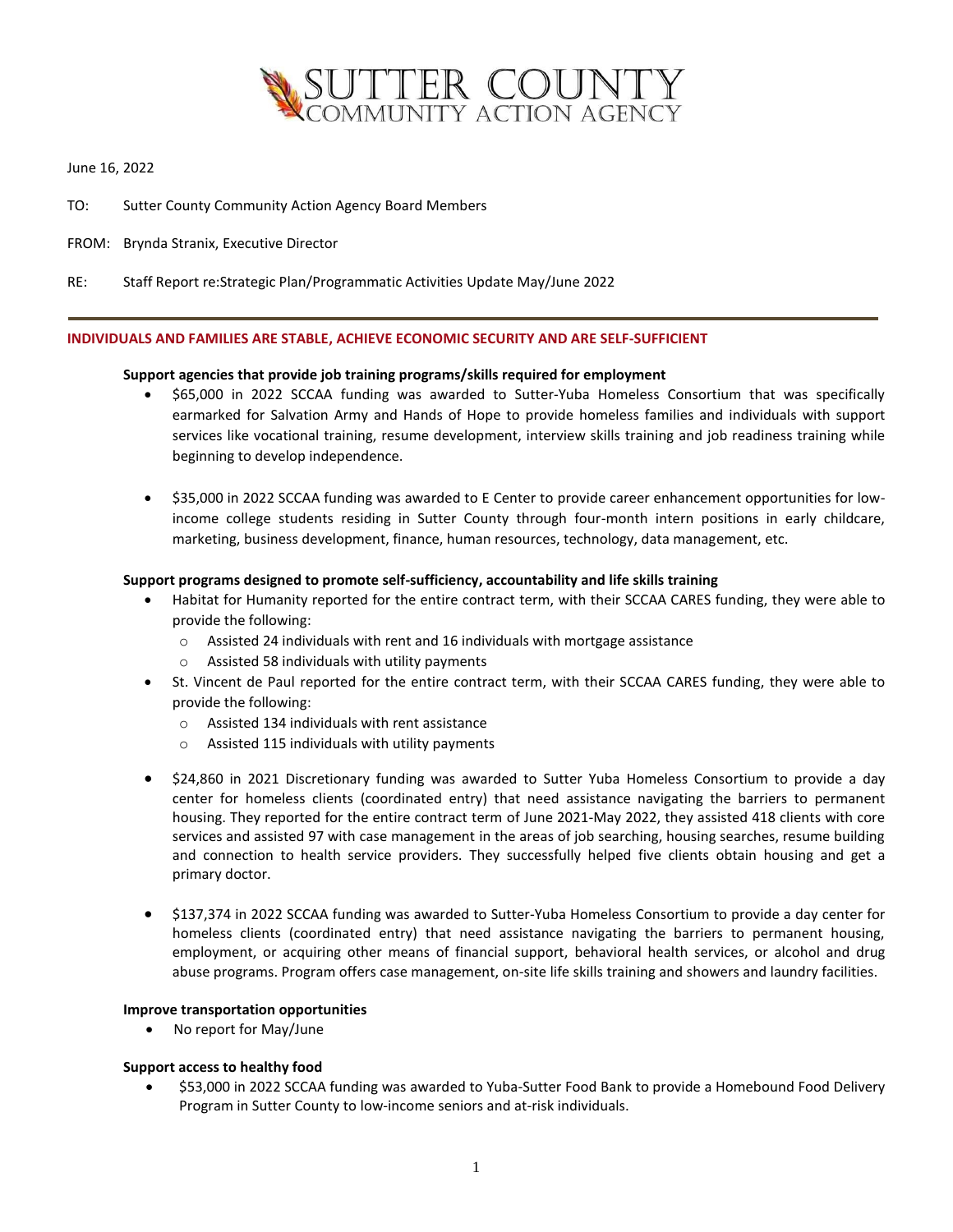#### **Misc.**

• \$18,000 in 2022 SCCAA funding was awarded to Yuba-Sutter Legal Services for Seniors to provide free legal services and advocacy for low-income persons aged 60 and over in Sutter County to help them obtain or maintain their income, housing and medical care.

#### **COMMUNITIES ARE HEALTHY AND OFFER ECONOMIC OPPORTUNITY**

### **Support agencies that improve the areas in which we live, including but not limited to: improving safe passages; developing parks/community centers, rehabilitation of existing housing, etc.**

• No report for May/June

#### **Support agencies that provide healthcare including medical, substance abuse and behavioral health services**

• \$40,000 in 2022 funding was awarded to Sutter-Yuba Homeless Consortium that was specifically earmarked for Adventist-Rideout to provide street outreach/medical services to those experiencing homelessness that will now include a registered dietician.

#### **Support the creation of affordable, transitional and permanent supportive housing in the region**

• Marysville's affordable housing project, Eastlake Apartment Complex, is currently under construction at 1315 Yuba Street on the block bounded by E 13th, E 14th, Ramirez and Yuba streets. and will include 71 units with one, two and three bedroom apartment options.

## **Support programs that encourage/provide opportunities for home ownership for residents**

• No report for May/June

#### **PEOPLE ARE ENGAGED AND ACTIVE IN THE COMMUNITY**

#### **Increase awareness of volunteer opportunities available within regional service providers**

• June/July 2022 newsletter posted St. Vincent de Paul's office staff, home visitation team and food locker team volunteer positions availability.

#### **Encourage the low-income to volunteer in the community, serve on boards and committees**

• No report for May/June

#### **Misc.**

• (ongoing) SCCAA's Executive Director is active with the following groups in an effort to encourage community agencies to partner with Coordinated Entry, collaborate together and find solutions for our region: Board member-Sutter Yuba Homeless Consortium (Continuum of Care) Board member-Sutter Community Affordable Housing Board (current President) Member –Sutter County Homeless Task Force

### **EDUCATE COMMUNITY OF EFFORTS AND PROGRESS TO REDUCE HOMELESSNESS AND POVERTY AND ASSIST AGENCIES THAT SERVE THE LOW-INCOME TO INCREASE THEIR CAPACITY TO ACHIEVE RESULTS**

### **Increase community education about SCCAA and its service provider activities, achievements, needs, volunteer opportunities, etc.**

- May/June posted multiple times on SCCAA's Facebook page ways SCCAA's service providers assisted low-income clients in 2021.
- June/July 2022 newsletter had SCCAA's upcoming board meeting dates
- Each board meeting is printed in Appeal Democrat and Territorial Dispatch newspapers under events or business calendar.
- (Ongoing) posted SCCAA and its service provider activities on Facebook, www.suttercares.org and in the bimonthly newsletter to increase visibility.
- (Ongoing) a services resources page by category is on SCCAA's website [www.suttercares.org](http://www.suttercares.org/) and is reviewed and updated continually.